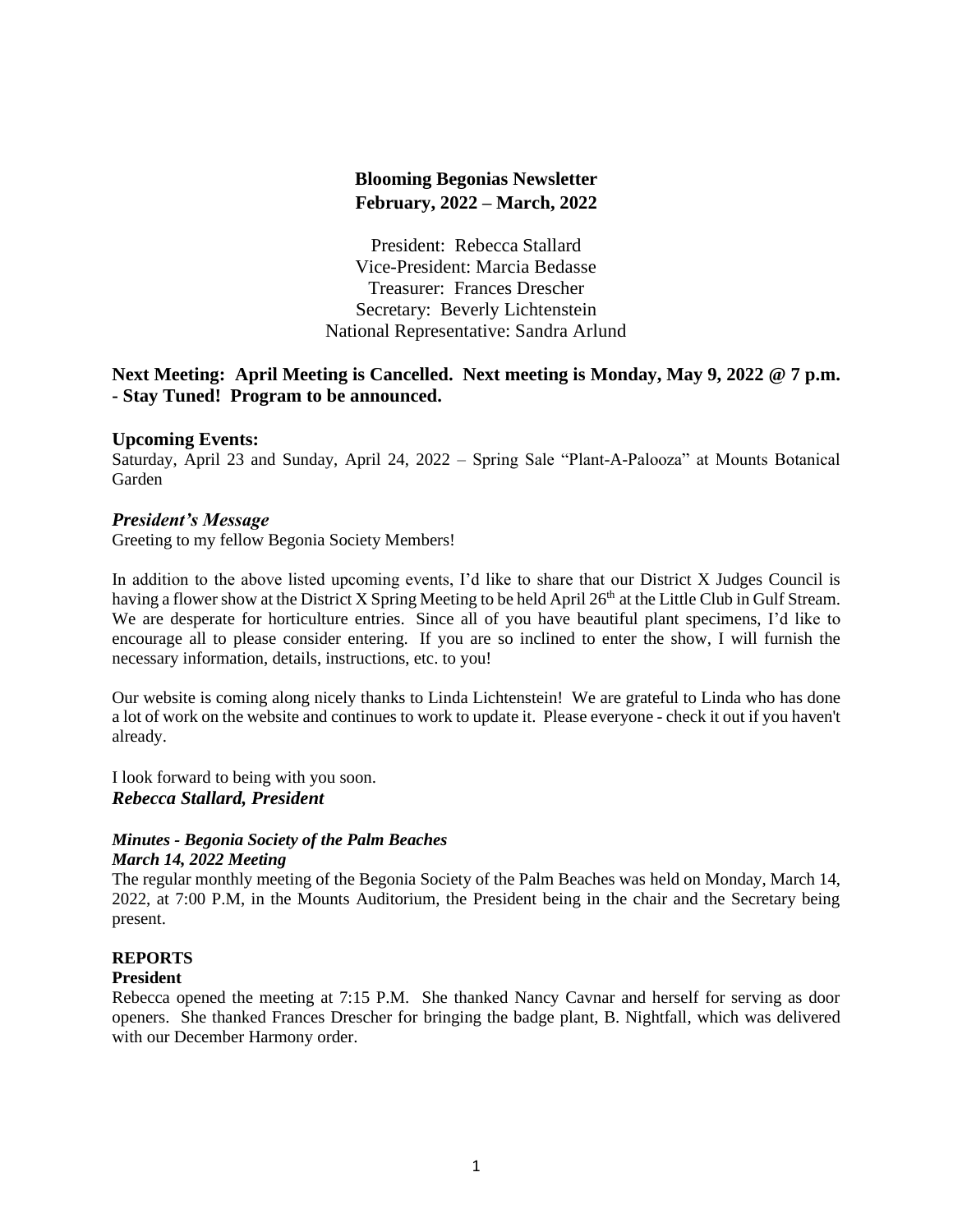#### **Vice President**

Marcia Bedasse reported that there will be a program at the April 11, 2022 meeting. The auction will be at a later date since the plants were not large enough to sell at auction.

#### **Treasurer**

Frances reported the balance as of March 14, 2022.

#### **National Representative**

Sandy Arlund had nothing to report.

#### **Membership**

Sandy Sklar reported that several members have not paid their dues for this year. She welcomed a guest, Sharon Gluck.

#### **Refreshments**

Nancy thanked everyone who contributed to the refreshments. Members signed up for April and May refreshment responsibilities.

#### **Newsletter**

Leslie Fee would like members to send pictures the first week of the month for the website. Rebecca thanked Leslie for the informative newsletters.

#### **Webmaster**

Linda Lichtenstein reported that the backup files from Michael Evans have been received and are complete.

#### **Motion**

It was moved to donate \$250.00 to the Charles Jaros Memorial Grant, ABS Conservation and Research Fund. The motion was adopted.

It was moved by Donnie to donate \$150.00 to the Ft. Worth Botanic Garden. The motion was adopted.

It was moved by Frances to support the Mounts Botanical Garden this year with a \$200.00 donation. The motion was adopted.

#### **Program**

Rebecca introduced Lois Petzold, who showed pictures from the Australian Begonia Society Convention. The pictures were taken in early March, 2020 and featured displays of begonias, each with a designated location identified by signage. A highlight hybrid was B. Top Hat, "big, amazing plants". Lois showed a panorama of lush begonia gardens, the envy of begoniacs.

### **Financial Review**

The Financial Review Committee Chair, Bev Lichtenstein, reported that the Begonia Society of the Palm Beaches bookkeeping records kept by Treasurer, Frances Drescher, are accurate and meet regulatory requirements. The review was conducted by Beverly Lichtenstein, Chair; Pauline Ma, and Linda Lichtenstein, committee members.

#### **BADGE PLANT**

The badge plant was won by Marcia.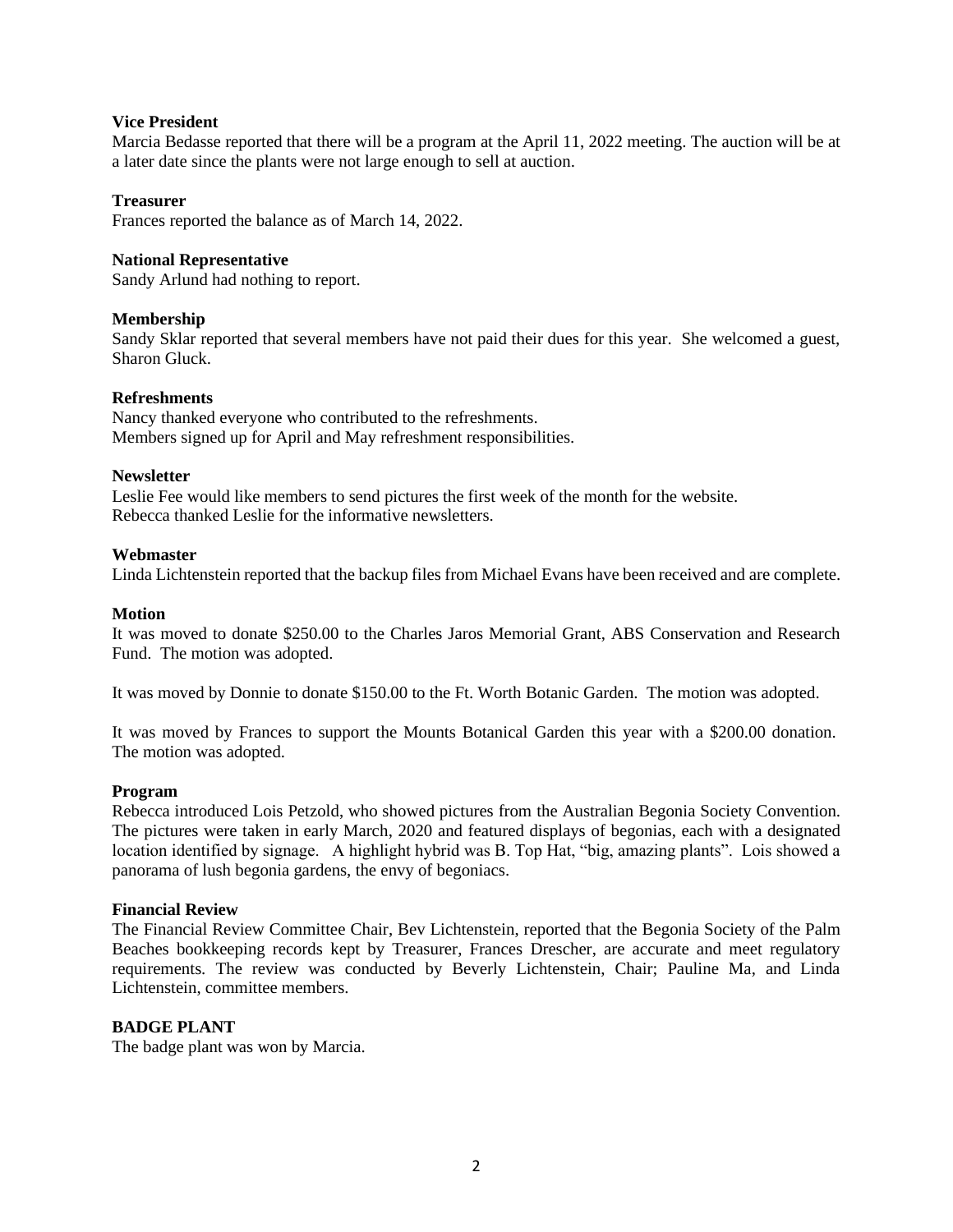## **ADJOURNMENT**

The meeting adjourned at 9:40 P.M.

## *Respectfully submitted, Beverly Lichtenstein, Secretary*

We have been spoiled these last two months with wonderful garden tours! Thanks to Petra Russell and Kit Pannill, we were provided the opportunity to tour their gardens and learn of their individual gardening wisdom.

On February 26th, we met at Petra's home in western Lake Worth to tour her garden. She has several acres of rare and beautiful plants, ornamental trees and fruit trees. Petra is a member of numerous of our local plant societies and delights in collecting unusual plants. One of the first of many interesting sights are two very large Norfolk Pines. Most folks here in Florida are not big fans of these particular trees because of their large growth habit and propensity to topple in high winds. Petra sees the beauty of the tree and has been keeping her Norfolks trimmed very short, allowing them to grow outward which creates a whole new, almost "bonsai-like" take on this particular tree. She has created meandering paths shaded by Japanese Fern trees, palms and various other ornamental trees which provide the cover for plantings of bromeliads, ferns, alocasias, gingers, and of course, begonias (many of which were blooming beautifully for our visit)! There was a magnificent blooming vanilla orchid vine growing high up a tree. Speaking of orchids, Petra has a stunning collection in a covered porch off her sunroom. Winding through the front of her garden to the back lead us to Petra's fruit grove. She has many fruit trees – mango, citrus, banana, avocado and other unusual fruit varieties. We capped off our tour of this delightful tropical paradise with a delicious lunch provided by Petra and served in her bright and cheerful sunroom. She even treated us to delectable homemade banana bread from her banana tree. Yummy!



Petra welcoming us to her garden Vanilla Orchid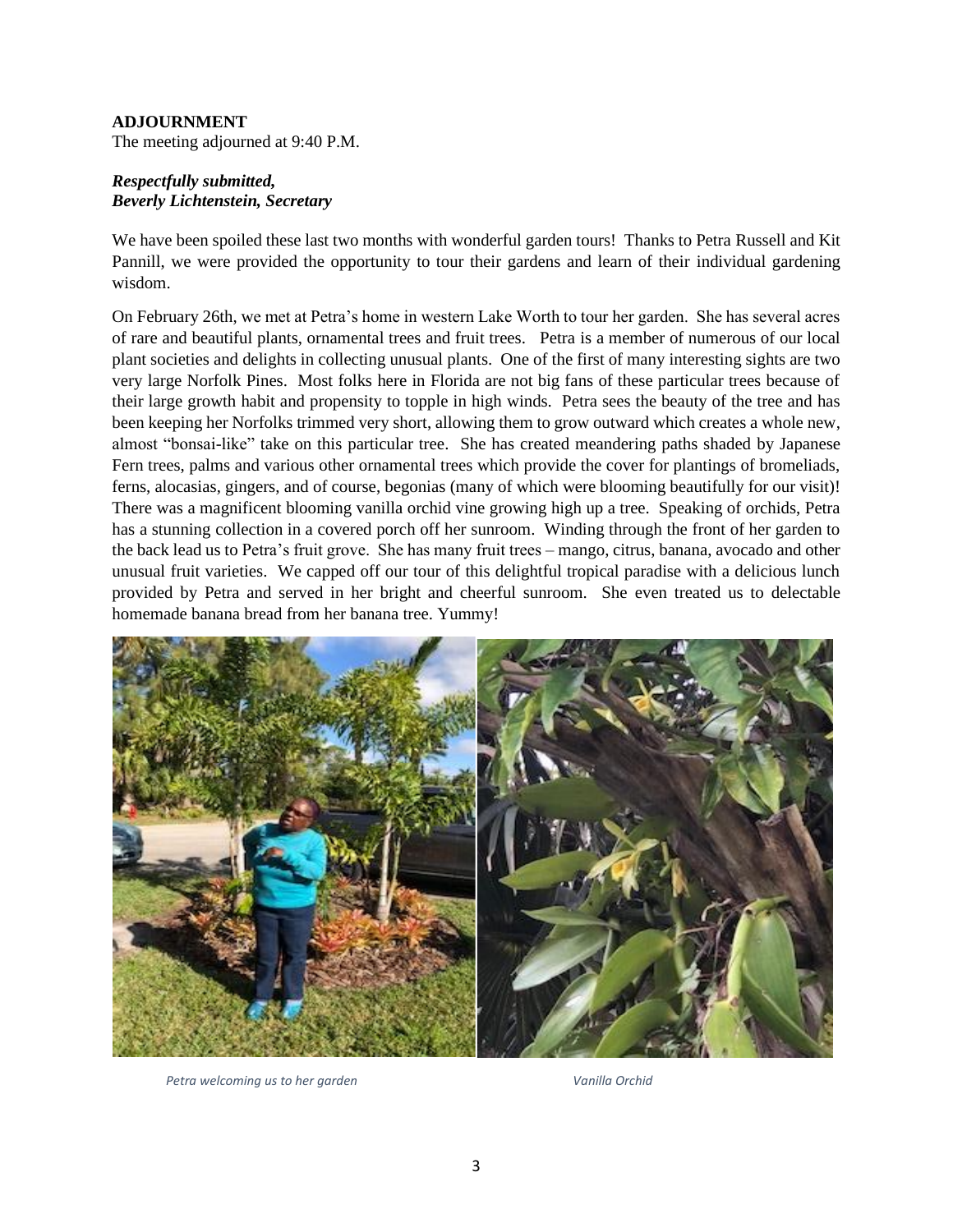

*Blooming begonias in Petra's landscape 1 Blooming begonias in Petra's landscape 2*

Kit Pannill invited us to her award-winning garden in Palm Beach for a tour on March 12. Her garden is designed with meticulous attention to detail. Everywhere one looks is a delight to the eye. From the moment you walk through the gate, you start on a meandering path are met along the way with stunning hanging orchids, unusual ferns and succulents arranged perfectly in a human head planter. The backyard is replete with more tropicals – unusual and colorful gingers, landscape begonias, crotons, Medinilla, alocasia, philodendron, beds of dwarf chenille, Acalypha, bird of paradise and many other species. A good number of Kit's stunning shade trees were decorated with hanging orchids and underplanted with dwarf mondo grasses, begonias and bromeliads. Several different varieties of colorful shrubbery such as Tecoma stans (yellow bells), jatropha and the beautiful waxy leaved viburnum awabuki separate sections of the garden and provide backdrop for layered plantings. Kit told us the story of how one of the banyans in her yard was terribly damaged during a hurricane many years ago. At the time, she thought it best to remove the tree but she was convinced by a landscaper to keep it in place, shear it up with stakes, and baby it along with hopes it would survive. And, survive it did! Today, the tree is the focal point of the north section of her garden, with an almost otherworldly look. The landscaper selected some of the downward growing roots and placed them inside pvc pipes/stakes, and within a year those roots had sunk into the ground and burst from the PVC. Today the tree's branches are huge in diameter and have grown outward perfectly supported by the selectively grown root system. The piece de resistance is the expansive glass-ceiling greenhouse which houses perfectly grown enormous potted begonias and orchids and a few other special plant varieties.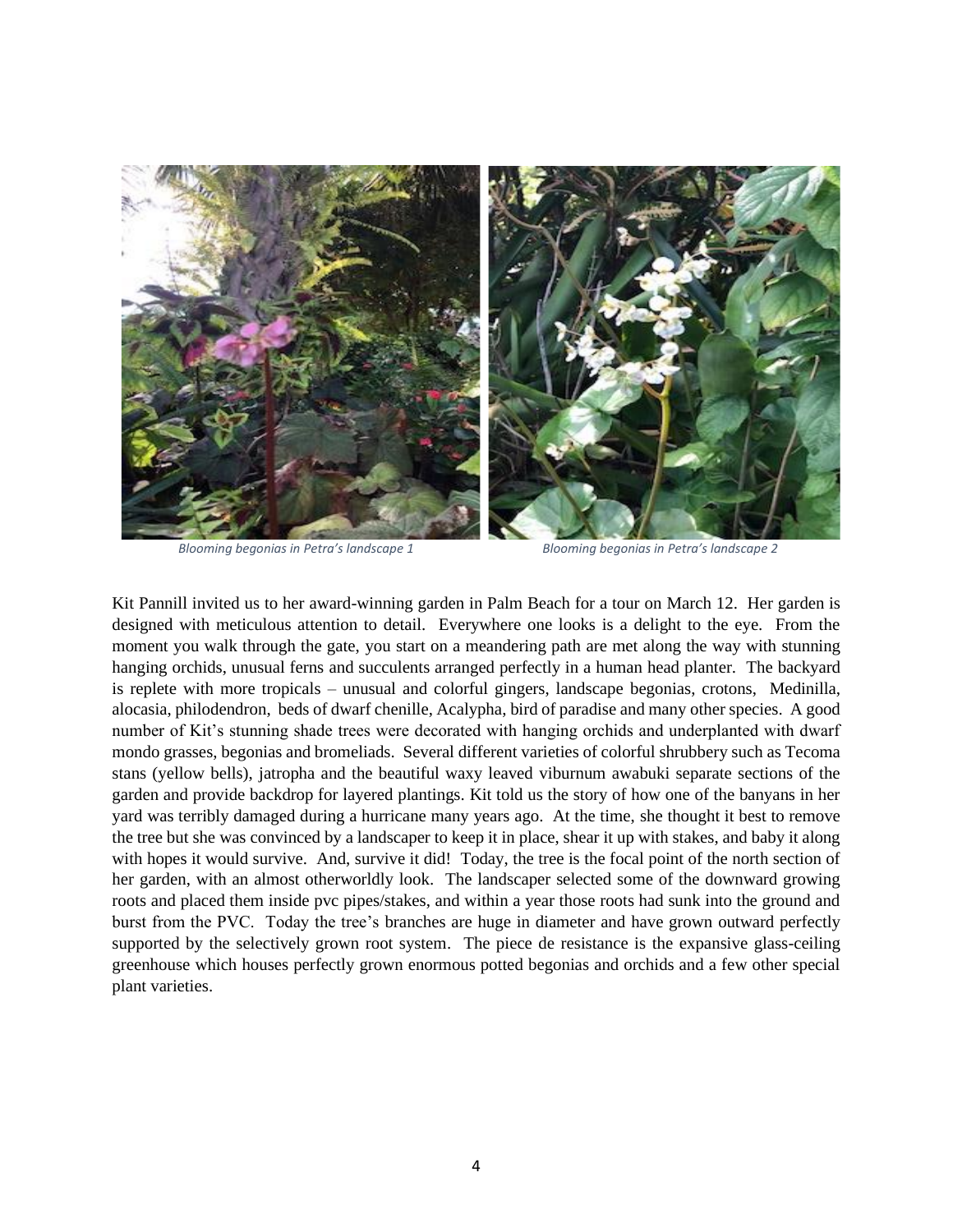





*Front Garden Path Succulent Container Garden*





*Greenhouse filled with Begonias, Orchids and More! Kit sharing cuttings of a beautiful Queen's Wreath vine with Marcia Bedasse*

We have been fortunate over these last two months to have the opportunity to visit Petra and Kit's beautiful gardens. To top it off, we had a fantastic in-person meeting in March, which featured our newest member, Lois Petzold, who shared her great experience at the Australian Begonia Society Convention held in 2020 in Melbourne. Lois and her husband traveled to Melbourne for the convention and had a chance to enjoy a